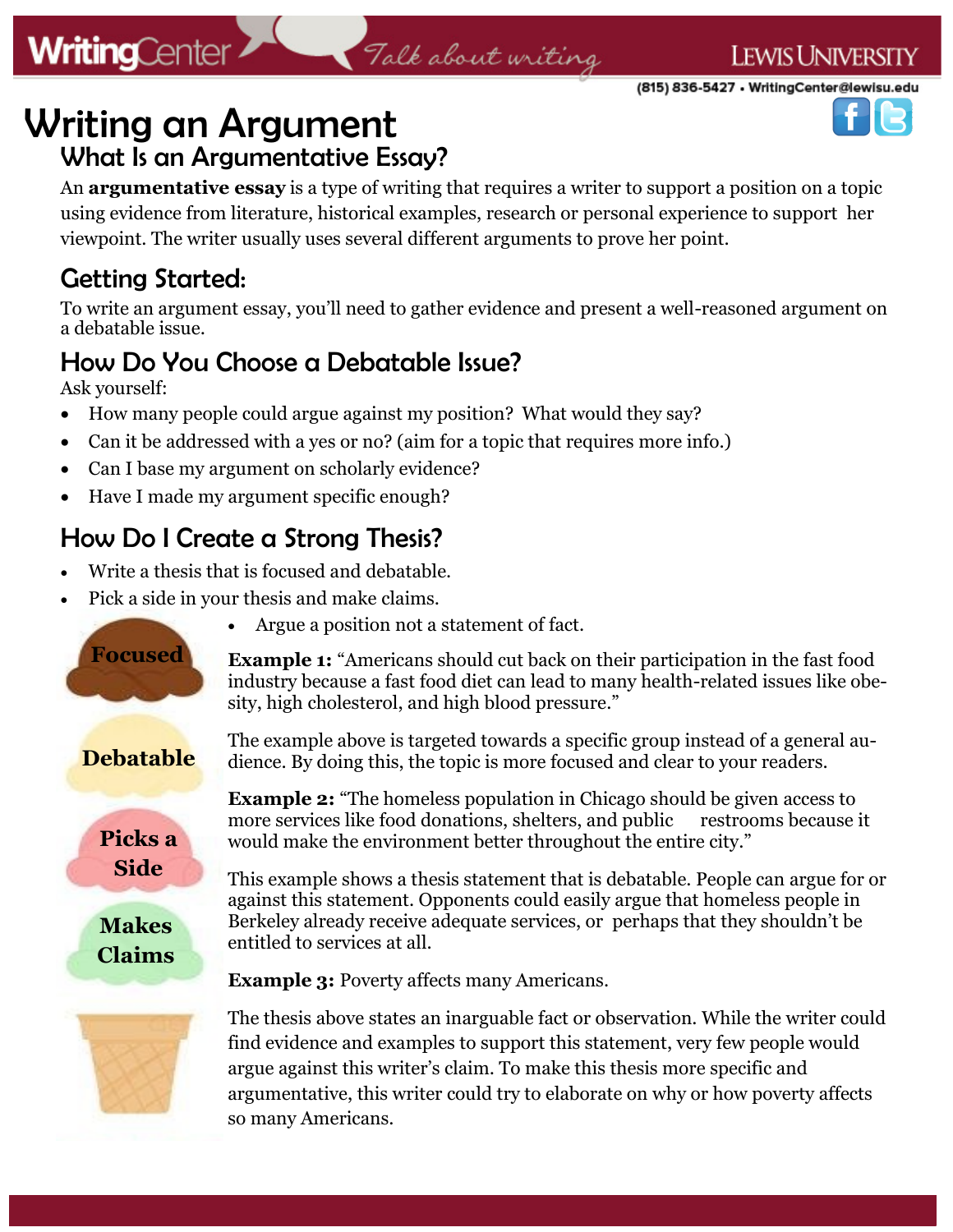(815) 836-5427 • WritingCenter@lewisu.edu



#### Dos and Don'ts of Writing an Argument

| Dos                                  | Don'ts                                                                             |
|--------------------------------------|------------------------------------------------------------------------------------|
| Do use passionate language.          | <i>Don't</i> use weak qualifiers like "I believe," "I feel," or "I<br>think."      |
|                                      | Do cite experts who agree with you. Don't claim to be an expert if you're not one. |
| Do provide facts, evidence, and sta- | Don't use strictly moral or religious claims as support for                        |
| tistics to support your position.    | your argument.                                                                     |
| Do provide reasons to support your   | <i>Don't</i> assume the audience will agree with you about any                     |
| claim.                               | aspect of your argument.                                                           |
| Do address the opposing side's ar-   | <i>Don't</i> attempt to make others look bad. (i.e. Mr. Smith is                   |
| gument and refute their claims.      | ignorant—don't listen to him!)                                                     |

### Evidential Support

- Evidential support can be factual, logical, statistical, or anecdotal.
- The argumentative essay requires well-researched, accurate, detailed, and current information to support the thesis statement and consider other points of view.
- A successful and well-rounded argumentative essay will discuss opinions not aligning with the thesis because the opposing ideas on the topic will be addressed.



The image to the right shows your opposing views and your refutations. In other words, your refutations are how you counteract the opposing views.

The image to the left shows the multiple claims you want included in your paper and how much evidence can be used to support your claims.